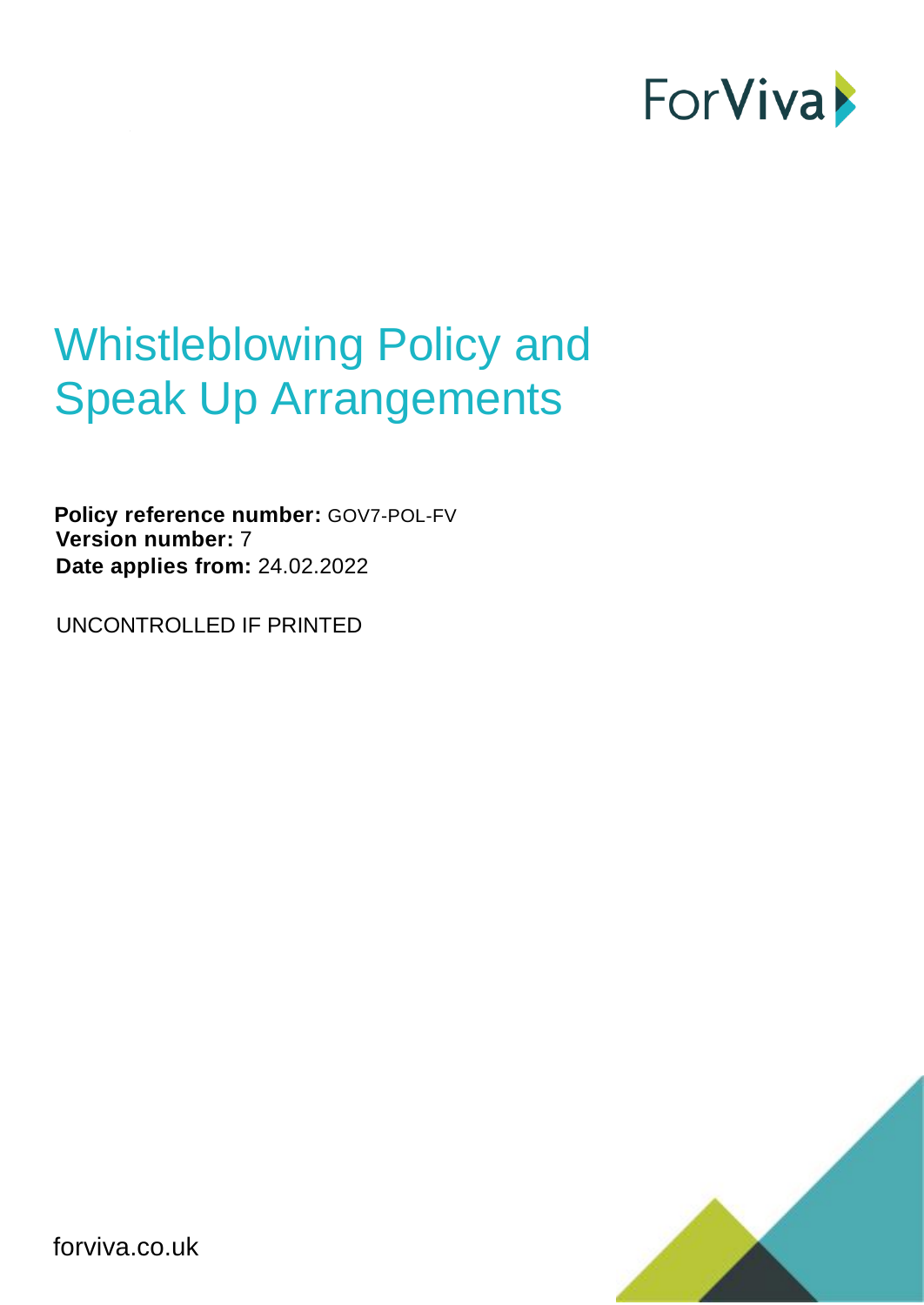## **Aim of policy**

At ForViva, we expect high standards of integrity and want to promote an atmosphere of openness and responsiveness where concerns can be raised and resolved. We therefore want to encourage our employees, Board Members, tenants, and other partners and external stakeholders to feel comfortable raising a concern whenever one arises. In even the best run organisation, things can go wrong and we rely on these groups of people to let us know so that we can put things right.

The Whistleblowing policy allows staff or external parties to raise concerns about actions or behavior when, owing to the nature or severity of the issue, it would be inappropriate to use normal channels.

The key aims of this Policy are to:

- **●** Set out For Viva's obligations in line with the legal framework defining rights and responsibilities related to whistleblowing;
- **●** Detail what to do if you have a concern; and
- **●** Specify the action that will be taken by management (both in the investigation of the matter raised and also to ensure that the interests of ForViva are safeguarded) in order to:
- **●** promote high standards and behaviours;
- **●** minimise the instances of poor business practices and/or poor behaviour;
- **●** enable you, your colleagues and your customers to feel safe.

### **Policy**

We are committed to the highest standards of quality, probity, openness and accountability. We want to positively encourage stakeholders at all levels to express concerns about suspected issues rather than overlooking a problem or raising the issue outside since that could potentially leave us unable to address what may be going on.

There are procedures in place to enable employees to lodge a grievance relating to their own employment. This Whistleblowing Policy or 'Speak Up Arrangement' as it is more commonly known, is intended to cover concerns that fall outside the scope of other procedures. That concern may be about something that:

- is unlawful;
- is against our policies;
- falls below established standards or practices; or
- amounts to improper conduct.

Whistleblowing means reporting malpractice or wrongdoing within an organisation. Malpractice includes:

- a criminal offence;
- negligence;
- breach of the law or Group contractual duties;
- breach of other legal requirements;
- danger to health and safety of any person;
- damage to the environment;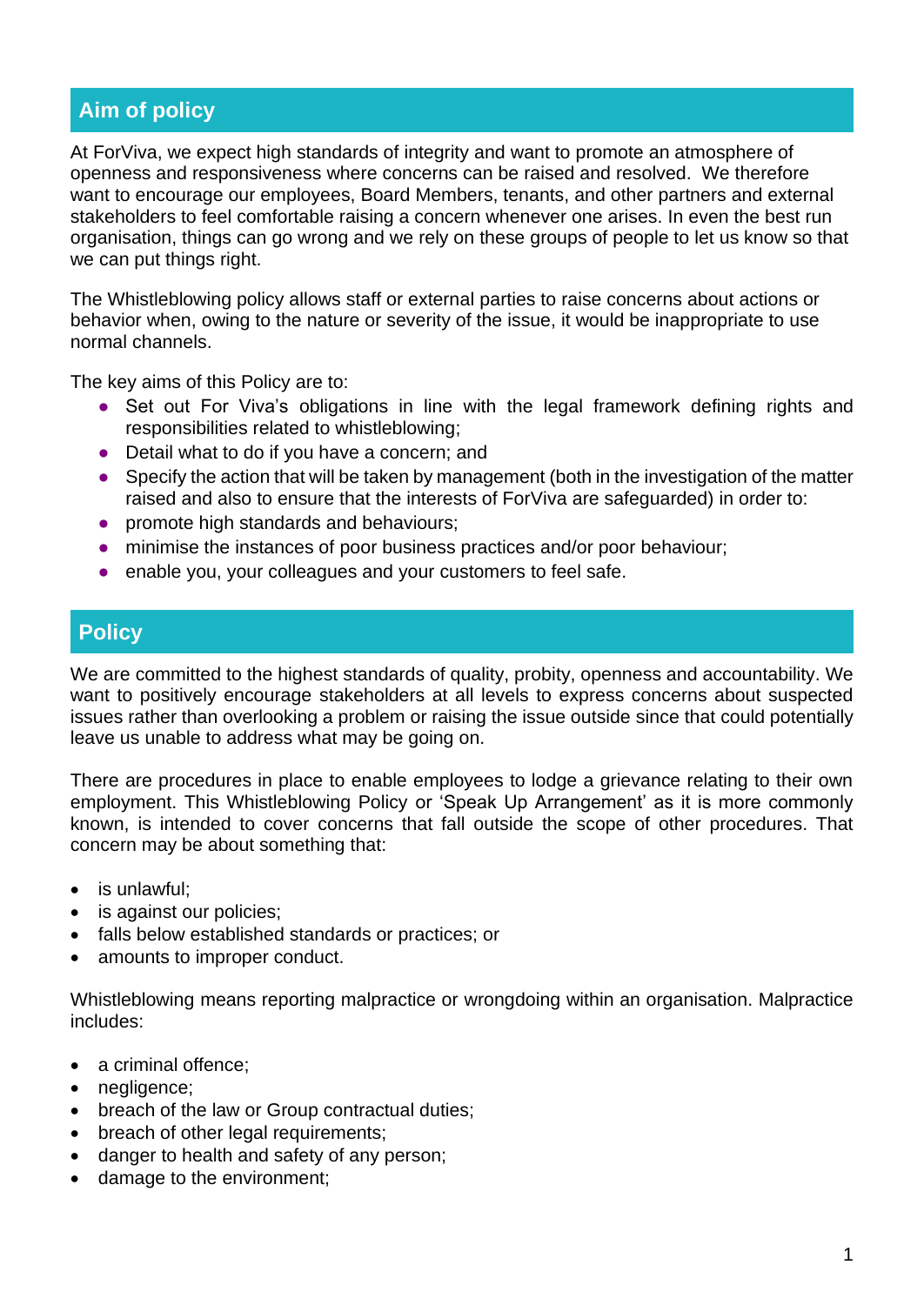- unethical conduct; and/or
- any attempt to cover up any of the events or practices described above.

Protection is offered for people who speak out against malpractice under the Public Interest Disclosure Act 1988.

The process for raising concerns and the way in which they will be dealt with are contained in the Whistleblowing Procedure. This policy shall apply equally to those complaints or concerns received from both internal and external sources.

If a complaint or a concern is received from an external source consideration will be given to the matter being investigated by and external body to ensure total transparency of process. This will be dependent on the matter outlined in the complaint and will follow an initial examination of the information provided by the responsible officer.

This policy applies to all entities within the ForViva group structure.

#### **The Whistle Blowing Procedure**

The process for raising concerns disclosures or 'blowing the whistle' on malpractice and the way in which this is dealt with is specified below. There is also a process map available that outlines this process.

Where members of staff and others are able to do so, they should make the disclosure in writing to the Group Company secretary (as the designated officer).

Where that individual is the subject of the disclosure, it should be made to another senior officer or our internal audit providers.

#### **Principles of handling a disclosure**

- All concerns raised by an individual will be treated fairly and properly;
- Disclosures will be treated in a confidential and sensitive manner and all related material will be stored securely;
- The information produced when handling a disclosure will be kept confidential, limiting access to those people relevant to the investigation. This includes the identity of the individual making a disclosure (where the identity is known);
- Request and investigation of ICT activity logs will be processed via the Group Director of ICT.
- Official written records will be kept at each stage of the whistle blowing investigation process;
- Any individual making a disclosure can retain their anonymity unless they agree otherwise. It must be noted that anonymous concerns carry less credibility and the Group will have discretion in each case whether to continue with an anonymous disclosure. In exercising discretion, consideration will be given to:
	- The seriousness of the issues raised
	- The degree of credibility of the concern
	- The likelihood of confirming the allegation from alternative credible sources
- Disclosures will be investigated as sensitively and quickly as possible;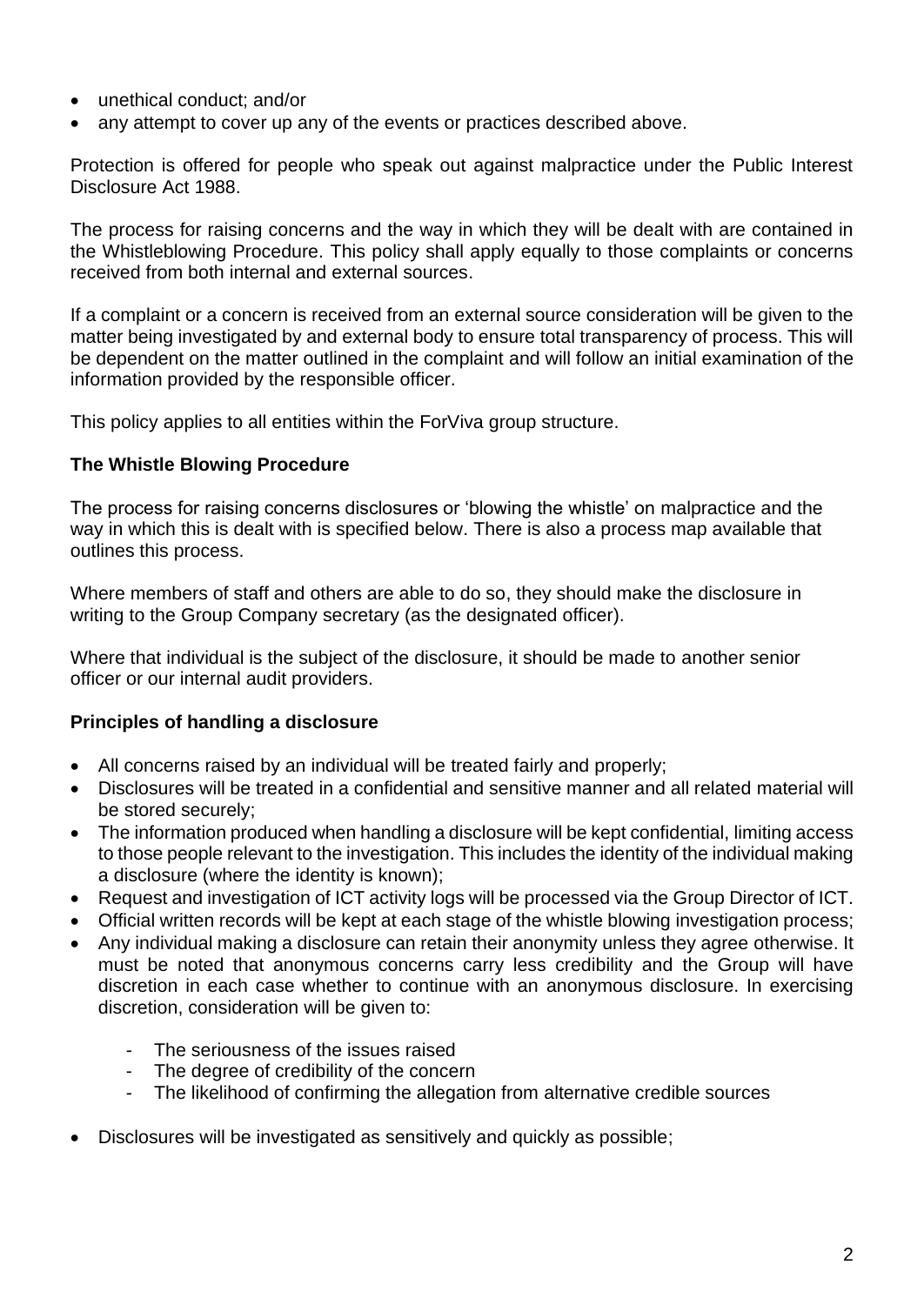- The Group will not tolerate reprisals against, harassment or victimisation of any individual raising a genuine concern that is in the public interest;
- On receipt of the disclosure (either directly in writing or referral via the Whistle Blowing hotline), the designated officer will consider the disclosure and the information made available to him/her and decide whether prima facie (on the face of it) the disclosure falls within the scope of this policy or whether it would be more appropriately considered through another policy;
- The designated officer will issue an acknowledgement of receipt of the disclosure to the individual making the disclosure (where their identity is known);
- Where the disclosure falls within the scope of the Whistle Blowing Policy, the designated officer will decide whether to:
	- Appoint someone internal to the Group to lead an investigation
	- Appoint someone external to the Group to lead an independent inquiry,
	- Request the internal audit or external auditors to undertake an investigation depending upon the nature and detail of any disclosure, or
	- Refer the matter to the police for investigation
- Where the matter is to be investigated internally within the Group, the investigator will normally be a member of the Group's Management Team independent of the area in which the malpractice or impropriety is alleged to have occurred; and
- Where reasonably practicable the investigation should be completed within 20 working days.

#### **Untrue Allegations**

If an individual makes an allegation in good faith, which is not confirmed by subsequent investigation, no action will be taken against the individual.

If an individual makes malicious or vexatious allegations, and particularly if that individual persists in making malicious or vexatious allegations, disciplinary action may be taken against the individual concerned if they are an employee.

In the case of continued vexatious claims made by third parties, ForViva reserves the right to seek legal redress against person(s) making such claims

#### **Speak Up Arrangements**

Effective communication methods need to exist to allow for employees to report or 'speak up' about a potential issue, and to make sure that anyone who does this feels safe and protected.

We have a number of options which an employee or external source can choose from. These are:

- an internal and external hotline number 0161 605 7900 **(**all phone calls will be recorded and an audio file emailed to the Governance team);
- an internal and external email address: [Whistle.Blowing@forviva.co.uk;](mailto:Whistle.Blowing@forviva.co.uk)
- a dedicated and confidential Company Secretariat email: [company.secretary@forviva.co.uk;](mailto:company.secretary@forviva.co.uk) and
- a direct telephone number to the Group's internal auditors, BDO on 0161 817 7500.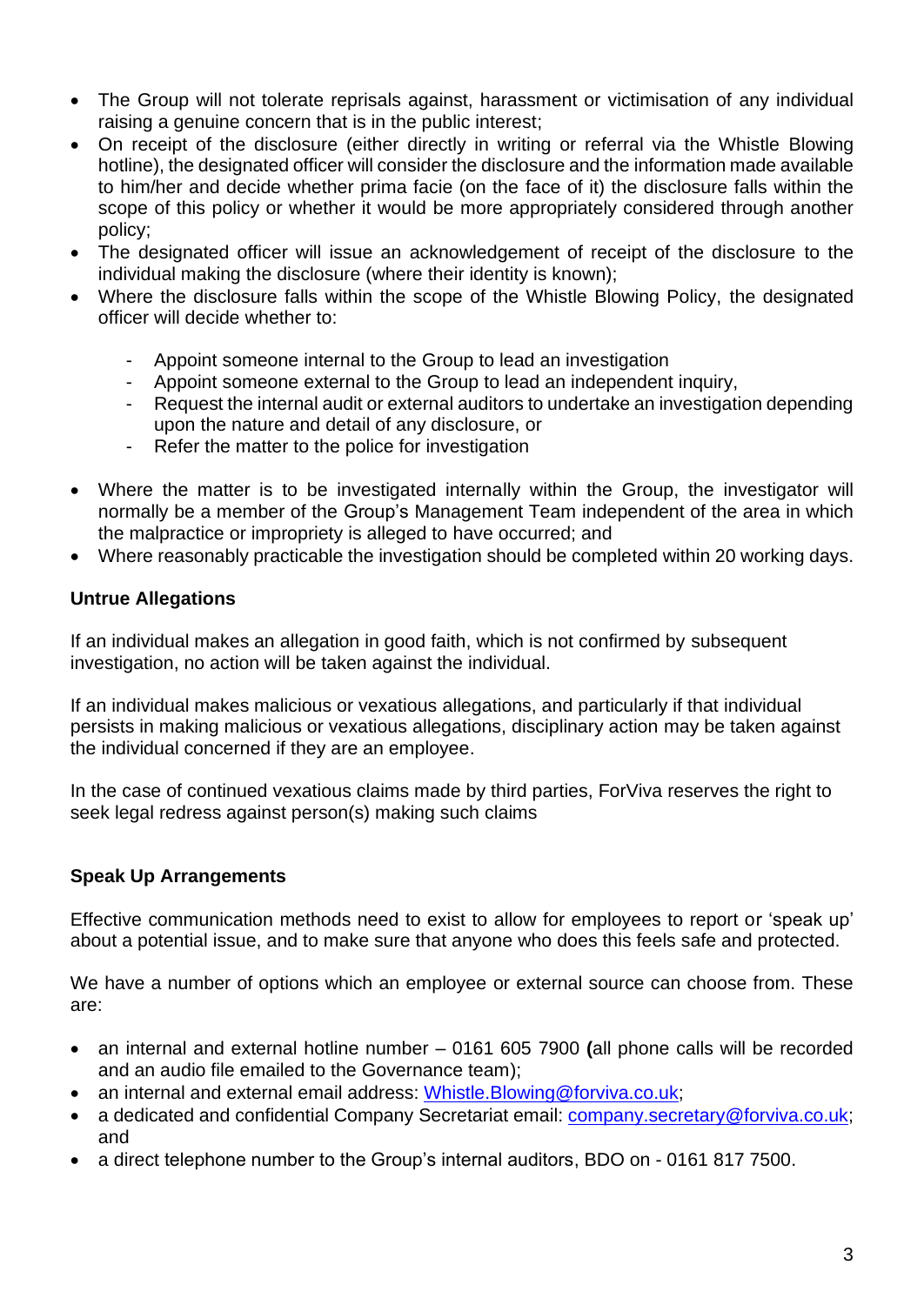These arrangements are in place so that we can not only live out our commitment to openness, but also ensure that our employees and stakeholders can raise concerns in good faith, without the potential worry of any perceived communication barriers.

#### **Action Following Investigation**

Once an investigation (whether internal or independent inquiry) has been completed, a written report will be submitted to the designated officer who will determine what action, if any, should be taken in the circumstances. This might include invoking other Policies or reference to an external agency as appropriate.

These may include:

- Police;
- HM Revenue and Customs:
- Health and safety Executive;
- Office of Fair Trading;
- Environment Agency;
- Serious Fraud Office;
- Director of Public Prosecutions.

All matters are reported to the ForViva Audit and Risk Committee.

#### **Summary Reporting of Outcomes**

The individual who made the disclosure will, where their identity is known, be informed of the outcome of the investigation of the disclosure. If no action is to be taken, the individual will be informed of the reason for this.

#### **Safeguarding Arrangements**

We encourage employees and our other stakeholders to report any concerns around suspected abuse. Our Safeguarding Policy and Procedures are in place to help inform our employees if they see anything that they question, and we are confident that our internal reporting for this is working. Employees would only need to "blow the whistle" externally if someone has reported an issue and it is not dealt with.

#### **Alternative methods of taking concerns forward**

While we hope this policy gives you the reassurance you need to raise your concern internally with us, we recognise that there may be circumstances where you wish to report a concern to an outside body. If so, we would rather you raised a matter with the appropriate prescribed people and bodies than not at all, the following are possible contact points:

- Local council member
- External audit
- Relevant professional bodies or regulatory organisations
- The Police
- Public Concern at Work on 0207 404 6609 or email: [www.pcaw.org.uk](http://www.pcaw.org.uk/)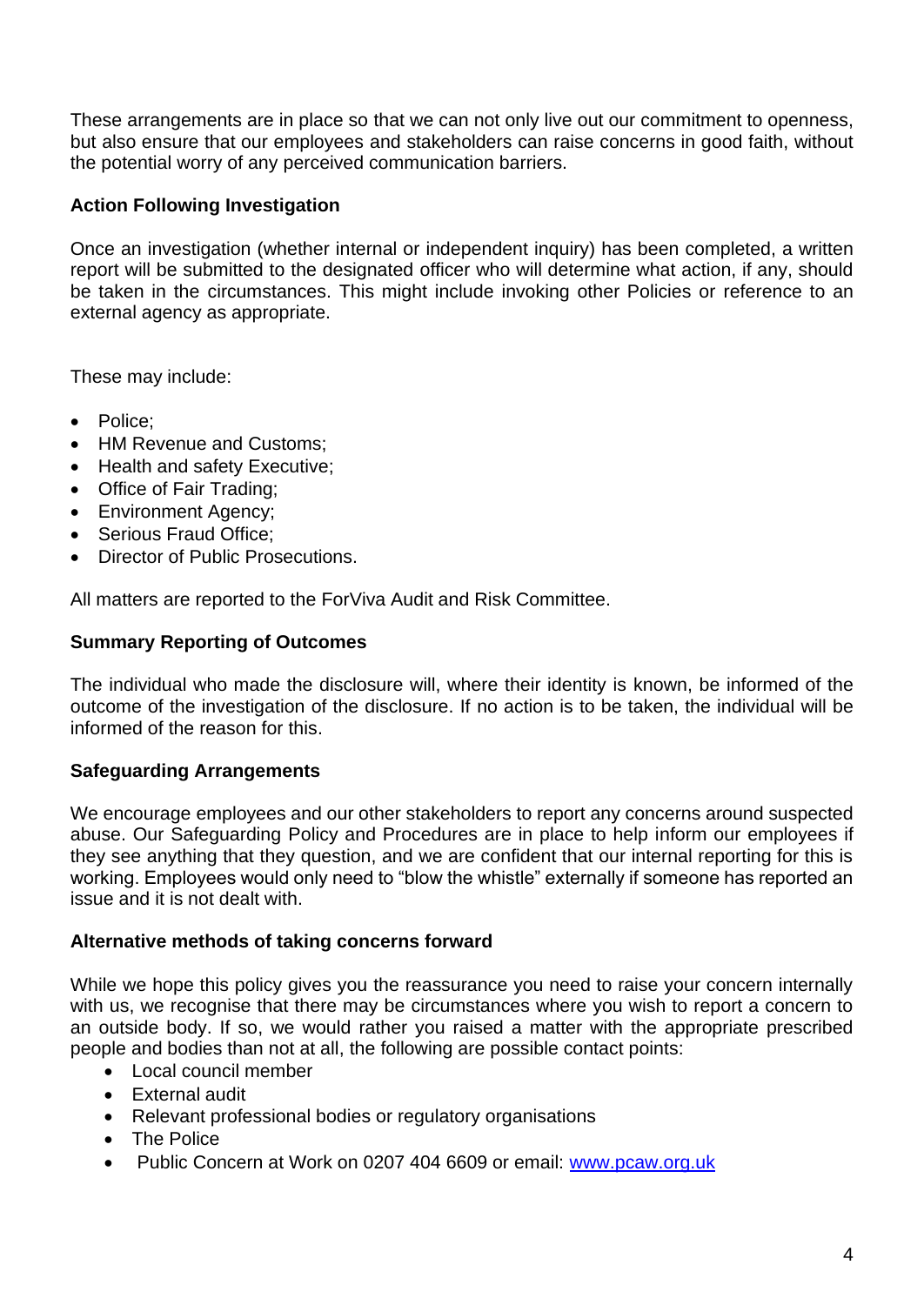The Government have provided a list of prescribed people and bodies that can be contacted. [https://www.gov.uk/government/publications/blowing-the-whistle-list-of-prescribed-people-and](https://www.gov.uk/government/publications/blowing-the-whistle-list-of-prescribed-people-and-bodies--2)[bodies--2](https://www.gov.uk/government/publications/blowing-the-whistle-list-of-prescribed-people-and-bodies--2)

If you do take the matter outside ForViva you need to ensure that you do not disclose confidential information except to those included in the list of prescribed people and bodies.

The law is complex in this area. If there is any doubt about which route to take, it is recommended that the prescribed person, Protect, or your union be contacted first for initial advice (only disclosing such details as are required to enable them to provide that advice, and on the basis that such disclosures are treated as confidential).

## **How the policy will be delivered**

The Policy will be delivered through the existing governance structure and monitored on an annual basis in order to ensure compliance.

All allegations of whistle blowing will be monitored by The Audit and Risk Committee

## **Related documents**

- ForViva Whistleblowing process map
- ForViva Anti-Bribery and Corruption Policy
- ForHousing Safeguarding Policy

## **Equality analysis**

| Date of approved equality analysis                                 | N/A |
|--------------------------------------------------------------------|-----|
| Actions taken forward to mitigate any<br>potential negative impact | N/A |

## **Consultation and business intelligence**

The policy was developed in consultation with the internal auditors and senior members of staff. It has been approved by the ForViva Audit and Risk Committee which is made up of independent members who are not employees of ForViva or any company.

## **Monitoring arrangements**

We will monitor performance against this on an ongoing basis, and particularly in the case that any report is received.

All allegations of whistle blowing will be monitored by the Audit and Risk Committee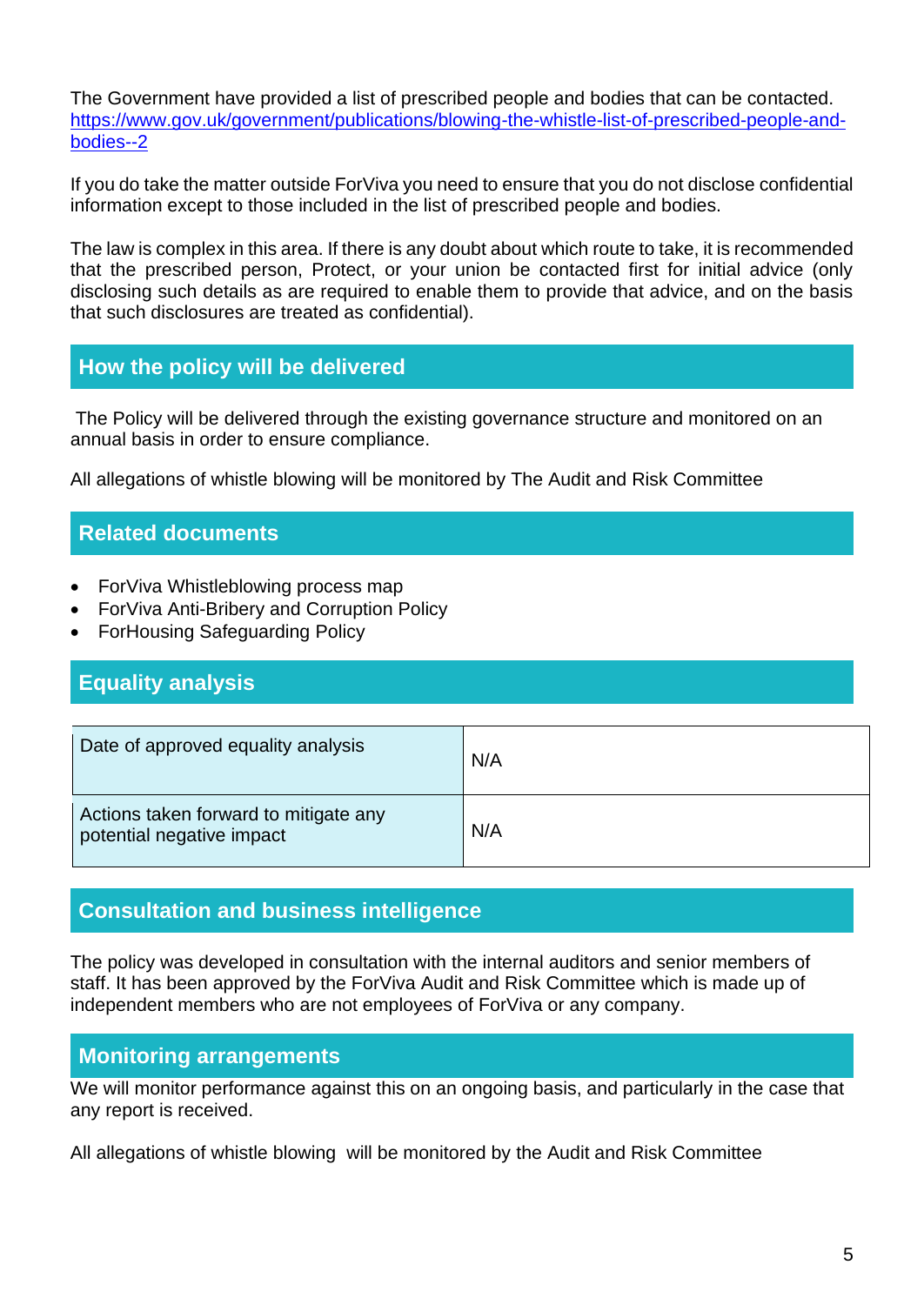# **Policy summary for the intranet**

This policy sets out our approach to Whistleblowing.

## **Words linked to this policy for intranet searches**

Whistleblowing

Speak Up Arrangements

**Safeguarding** 

## **Where this policy should be accessible**

x All internal staff and partners

x Externally as required by stakeholders

## **Control data and approval history**

| <b>Policy owner:</b> | <b>Group Company Secretary</b> |
|----------------------|--------------------------------|
| Next review date:    | February 2024                  |

| <b>Action</b>                                 | <b>Approved by</b>                                                 | <b>Date</b>                             |
|-----------------------------------------------|--------------------------------------------------------------------|-----------------------------------------|
| Approval                                      | Relevant lead or director                                          | 29.11.2021                              |
| Approval                                      | Group Executive Leadership Team representative(s)                  | 29.11.2021                              |
| Approval                                      | Relevant board / Committee                                         | Risk & Audit<br>Committee<br>24.02.2022 |
| <b>Equality Analysis</b><br>review and advise | <b>Business Excellence</b>                                         | N/A                                     |
| Health and safety<br>review and advise        | <b>Health and Safety</b>                                           | N/A                                     |
| Legal review and<br>advise                    | <b>Legal Services Executive</b>                                    | N/A                                     |
| <b>Human Resources</b><br>review and advise   | Human Resources (Trade Union and staff consulted<br>when required) | N/A                                     |